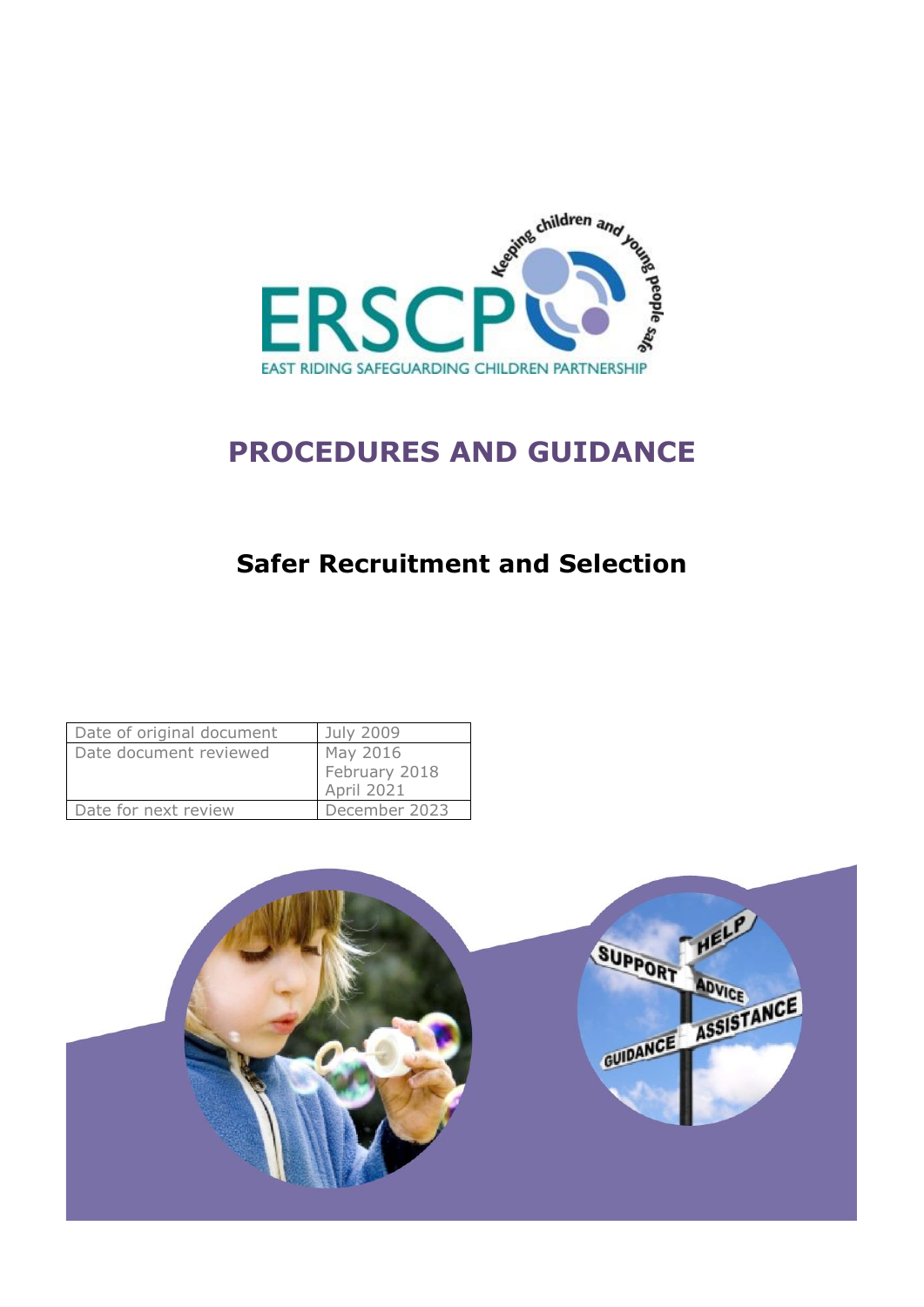#### **SAFER RECRUITMENT AND SELECTION**

All organisations which employ staff or volunteers to work with children should adopt a consistent and thorough process of safe recruitment in order to ensure that those recruited are suitable.

These procedures comply with the safe recruitment recommendations of the Bichard Inquiry, 2004, but they do not cover all issues relating to safe recruitment and employment issues. Local Safeguarding Children Partnerships (LSCBs) should, therefore, help and encourage all of their member organisations to implement safe recruitment and selection practices by

# **1. SELECTION OF CANDIDATES - SHORT LISTING**

There are standard procedures for short listing to ensure that the best candidates are selected fairly. All applicants should be assessed equally against the criteria contained in the person specification without exception or variation.

Safer recruitment means that all applications should additionally be:

- Checked to ensure that they are fully and properly completed. Incomplete applications should not be accepted and should be returned to the candidate for completion.
- Scrutinised for any anomalies or discrepancies in the information provided.
- Considered with regard to any history of gaps, or repeated changes, in employment, or moves to supply work, without clear and verifiable reasons.

All candidates should bring with them to interview documentary evidence of their identity, either a full birth certificate, passport or photo card driving licence and additionally a document such as a utility bill that verifies the candidates name and address. Where appropriate, change of name documentation must also be brought to the interview.

Candidates should also be asked to bring original or certified copies of documents confirming any necessary or relevant educational and professional qualifications. If the successful candidate cannot produce original documents or certified copies, written confirmation of his/ her relevant qualifications must be obtained from the awarding body.

# **2. INTERVIEWING SHORT-LISTED CANDIDATES**

Questions should be set which test the candidate's specific skills and abilities to carry out the job applied for.

The candidate's attitude toward children and young people in general should be tested and also their commitment to safeguarding and promoting the welfare of children in particular. At least one member of the interview panel should be trained in how best this can be done.

Any gaps and changes in employment history should be fully explored during the interview, as should any discrepancies arising from information supplied by the candidate or by the referee.

#### **3. OFFER OF APPOINTMENT TO SUCCESSFUL CANDIDATE**

An offer of appointment should be conditional upon pre-employment checks being satisfactorily completed, including:

- A Disclosure and Barring Service (DBS) check appropriate to the role;
- Verification of the candidate's medical fitness;